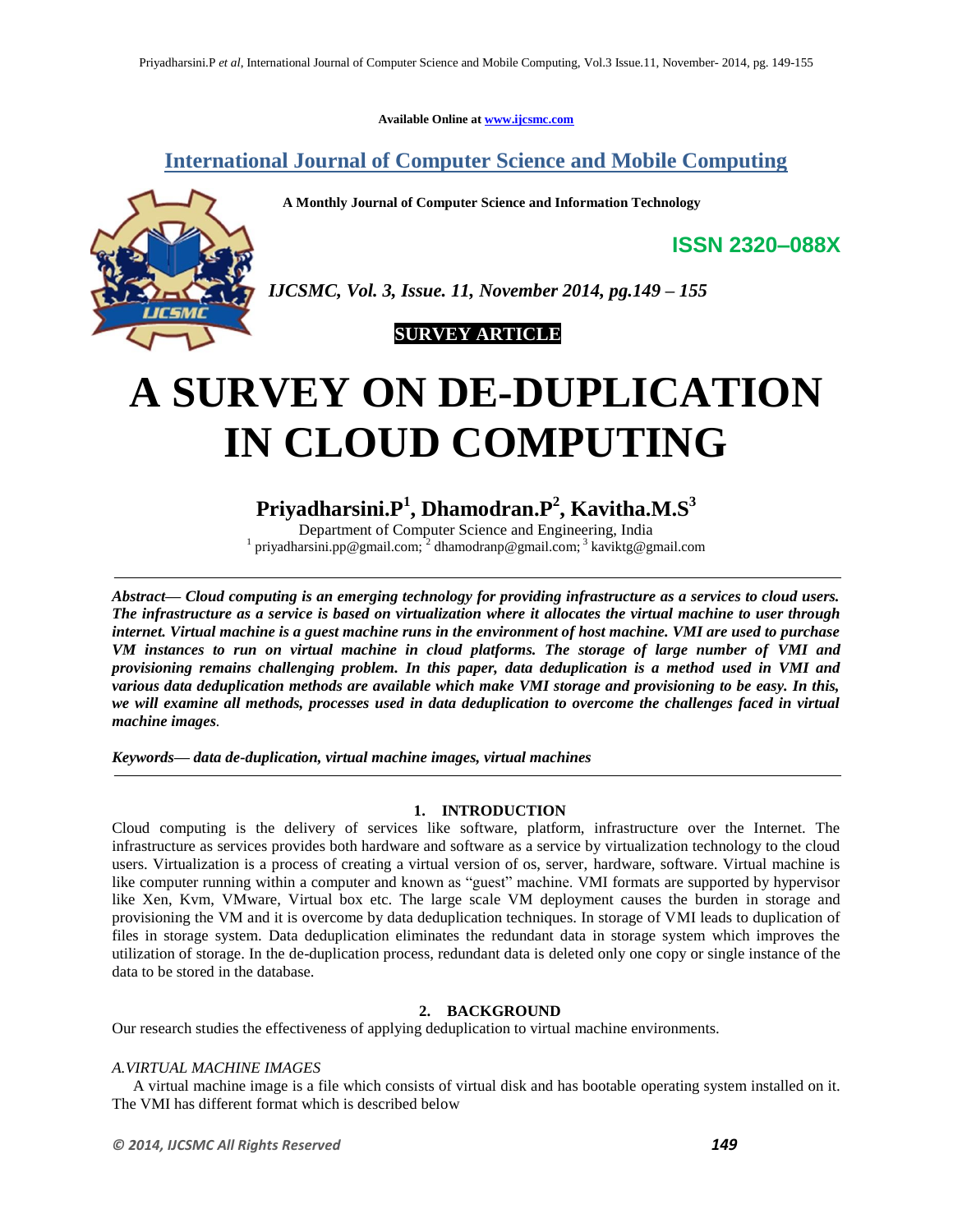# *1) RAW*

The raw image format is byte-to byte copying of physical disk content into a regular file and it is supported by both KVM and Xen hypervisors.

#### *2) SPARSE*

The sparse image format constructs a mapping which is complex between the blocks in physical disks and data blocks in VMI.

# *3) AMI/AKI/ARI*

The AMI/AKI/ARI format are supported by Amazon EC2.AMI (Amazon Machine Image) is virtual image format which is knows as raw format. AKI (Amazon Kernel Image) is a kernel file which is loaded to boot the virtual image. ARI (Amazon Ramdisk Image) is a ram disk file that is loaded to boot. A UEC (Ubuntu Enterprise Cloud) tarball is tarfile contains an AMI file, AKI file, ARI file.

#### *4) Qcow2*

The QEMU copy-on-write version 2 format use the sparse representation and it is supported by snapshots. It is supported by KVM hypervisor.

#### *5) VMDK*

Virtual Machine Disk (VMDK) is a disk image file format developed by the hypervisor called VMware for its virtual appliance of products. The virtual machines like VMware Workstation or Virtual Box are used in the virtual hard disk drive. For normal application, VMDK has the size of 2TB and later it has capacity of 62TB developed by VMware known as [VMware QEMU](http://en.wikipedia.org/wiki/VMware_vSphere) Sphere. The other platforms which support VMDK files are Sun XVM, Virtual Box or QEMU.

#### *6) VHD*

Virtual hard disk (VHD) is a disk image file format used for storing the complete contents of a hard drive. The disk image is called a virtual machine, replicates an existing hard drive and includes all data and structural element. A Virtual Hard Disk allows multiple operating systems to reside on a single [host machine.](http://en.wikipedia.org/wiki/Hypervisor) VHD formats are supported by Microsoft Virtual PC and Virtual Server. It is very easy to deployment and have backup and restore with multi-user isolation.

# *7) VHDX*

VHDX is the version of Hyper-x which has additional features over VHD. VHDX has a large storage capacity than a VHD format. VHDX protects against the data corruption during power failures. The improved alignment of the virtual hard disk format to work well on large sector disks. Support for virtual hard disk storage capacity of up to 64 TB. The efficiency in representing data which results in smaller file size

#### *8)* OVF

Open Virtualization Format (OVF) package contains one or more image files which is defined by Distributed Management Task Force standards group. The OVF package contains virtual systems and deployed in virtual machine. It consists OVF descriptor known as XML file which have virtual machine package. The OVF package consists of disk images and has metadata for package. It is supported by the hypervisor VMware, virtual box, [Oracle](http://en.wikipedia.org/wiki/Oracle_VM)  [VM,](http://en.wikipedia.org/wiki/Oracle_VM) [Red Hat](http://en.wikipedia.org/wiki/Red_Hat) Enterprise Virtualization. The OVF is not designed for particular hypervisor.

#### *B. Hypervisors*

The hypervisors are also known as virtual machine monitor used to create, runs and monitor the virtual machine. Each virtual machine is known as guest machine and in which hypervisor and virtual machine are running is known as host machine. The hypervisors manages the execution of guest operating system. It has two types of hypervisors, they are

#### *1) Type 1 hypervisor*

Type 1 hypervisor are known as bare metal or native hypervisors runs directly on the host machine hardware to control the hardware and to manage guest operating systems. It is supported by Oracle VM Server, XenServer, VMware ESX/ESXi and Microsoft Hyper-v.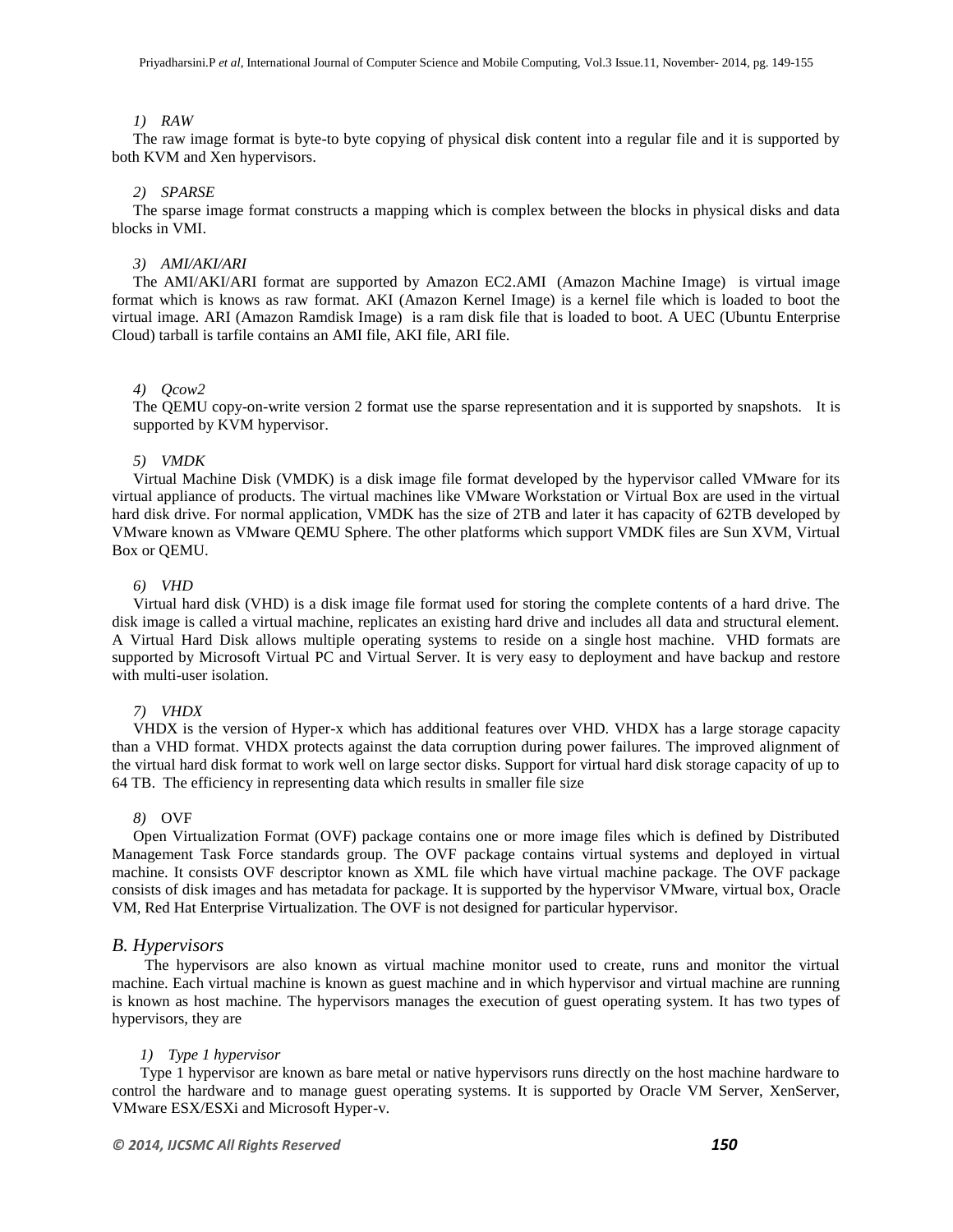# *2) Type 2 hypervisor*

 Type 2 hypervisor are known as hosted hypervisors run within a operating system environment. The guest operating system runs above the hardware and it is supported by VMware Workstations and Virtual Box

# **3. ISSUES IN VMI STORAGE**

The main issue in large scale VMI deployment and provisioning is storage consumption where existing system solve the issue by SAN cluster deduplication. The SAN is very expensive and does not satisfy the large scale deployment of VMI. The Virtual Machine provisioning is done with deploying and structuring the Virtual Machine Images before VM hosting. During this VM hosting storage is not efficiency due to data duplication and there is revenue loss for cloud vendors and cause fault tolerance problem. Data duplication makes number of duplicate copies of same data in storage or datacenter leads to low efficiency .To overcome this issue, the specialized data compression technique called data deduplication is used for eliminating duplicate copies of repeating data.

# **4. Data de-duplication**

The technique data de-duplication is used to store single instance of redundant data and eliminates the duplicate data in datacenter. It is used to decrease the size of datacenter and reduce the replications of data that were duplicated on cloud. The de-duplication process helps to remove any block or file that are not unique and store in smaller group of blocks

The basic steps for data de.duplication process are.

- The files are converted into small segments.
- Then new and existing data are checked for redundancy
- Metadata are updated and segments are compressed.
- Duplicate data are deleted and check the data integrity.

They are two methods used to break the file into segments, called, fixed size chunking and variable size chunking. The fixed size chunking will splits the original file into blocks in same size. The variable size chunking is done with Rabin fingerprint on file content and it also detects the boundaries inside the file. Comparing both VMI formats mostly use fixed size chunking which is good in de-duplication.

## *Advantages*,

- reduced storage
- efficient volume replication
- scalability
- IO performance

## *A. Data de-duplication process*

- *1) Offline data de-duplication* In offline data de-duplication, the de-duplication process is carried out after storing the data in storage disk or datacenter.
- *2) Online data de-duplication* Online data de-duplication, the de-depulication process is carried out before storing the data in storage disk or datacenter.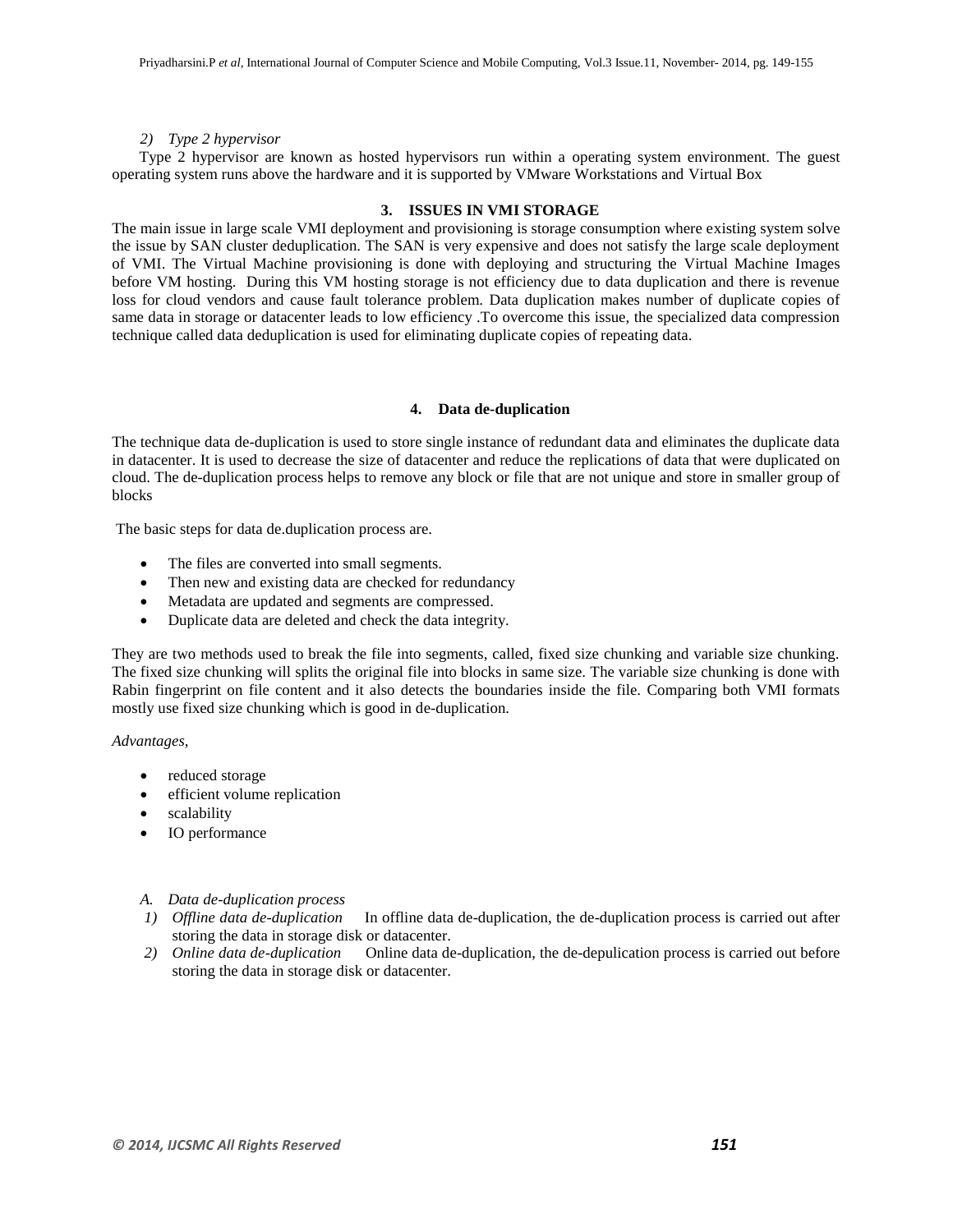

Fig1: Data-deduplication process

- B. *Data-deduplication types*
- **1)** *Target-based deduplication*

Target based deduplication is used to eliminate the duplicate copies from data after transmission to backup. it will reduce only the storage space and will not reduce the size of data. it mainly used to save the storage space and does not save the bandwidth.

2) *Source-based deduplication*

Source based deduplication is performed before the transmission of data to target backup. Source deduplication will increase both bandwidth and storage efficiency. Source deduplication will backs up only the unique data and never sent the replicate data through network. and it is used only for large amount of data.

- *C. Data-deduplication levels*
- *1) File-level deduplication*

In this deduplication method, the duplicate files are identified if they have same hash value and is performed over single file. It requires less processing power since files" hash numbers are relatively easy to generate.

# *Advantage*:

- If any change is made in a file it makes to save the whole file again in file level deduplication.
- In file level deduplication indexes are small, and so it takes less time for computational when it identifies the duplicate copies.

# *2) Block-level deduplication*

Block level deduplication is performed over blocks. It first divides files into blocks and stores only a single copy of each block. It could either use fixed-sized blocks or variable-sized chunks.

## *Advantage:*

- Block level deduplication can eliminate or delete the small redundant chunk of data when compared to whole file.
- Each and every file system can use same deduplication algorithm in block level deduplication..
- *3) Byte-level deduplication*

Byte-level deduplication is a form of block-level deduplication that understands the content, or "semantics", of the data. Byte-level deduplication understands the content of the data and the system can more efficiently deduplicate the bytes within the data stream that is being deduplicated.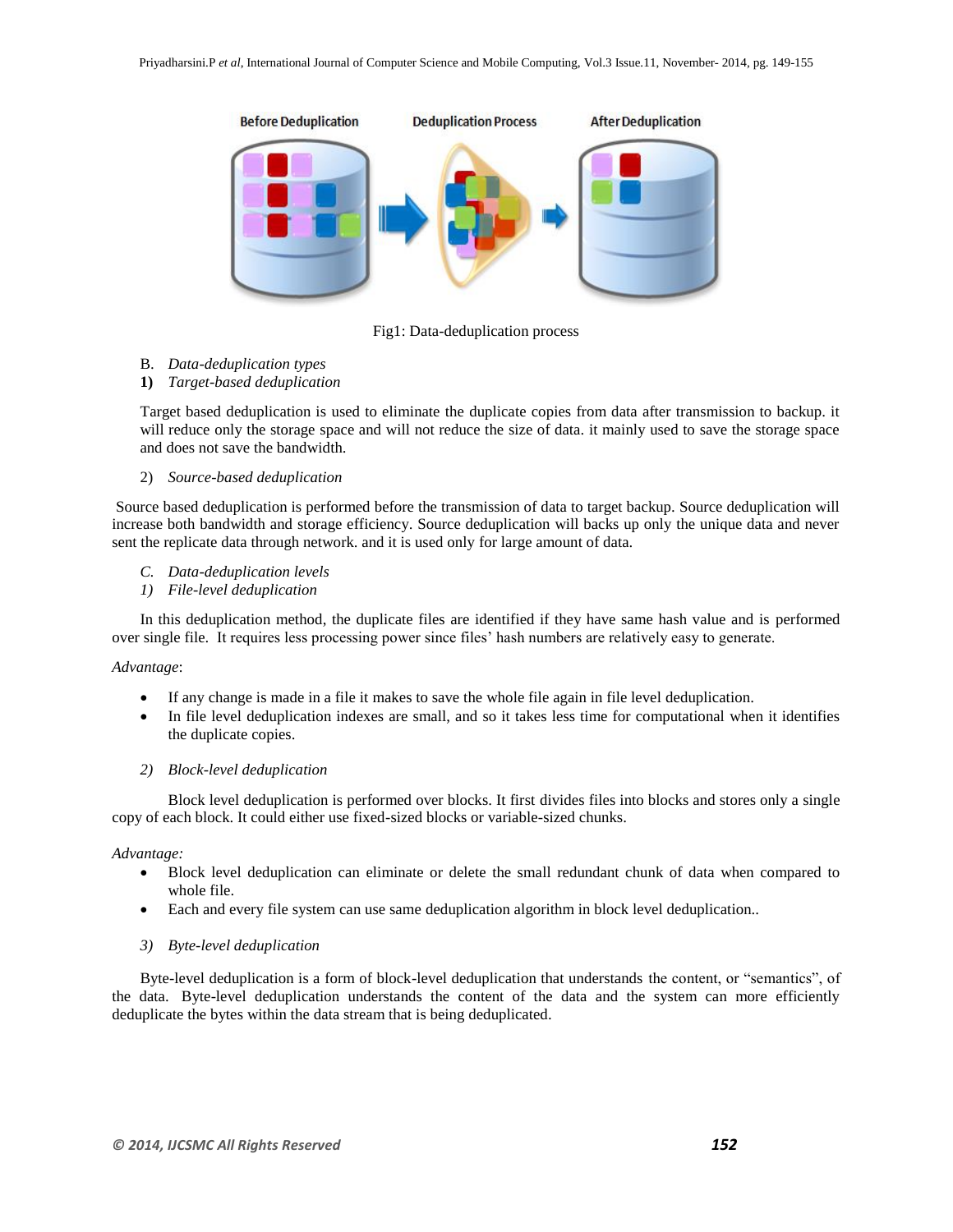

Fig2: Deduplication levels

#### **5. Deduplication storage system**

There are several deduplication storage systems which is designed for eliminating duplicate copies in storage system. The similarity between them is just that all are data de-duplication based storage system.

#### *A. LiveDFS*:

Live Deduplication File System enables deduplication storage of VM images in a open source cloud which is implemented under low cost .LiveDFS can save up to 40% of storage space for VM images. the implementation of LiveDFS prototype as a storage layer in cloud based on open stack and it is based on inline deduplication. It is designed based on commodity hardware and os. It is applicable only to single storage partition.

#### *B. Venti*

Venti is a new approach to archival storage, and it is building block for storage applications such as logical, physical backup and snapshots. It is based on block-level network storage and enforces the write-once policy. Venti is not applicable for different block size if data is shifted within file or application. Authenticating to venti server, client can read any blocks by single root fingerprint.

#### *C. HYDRAstor*

HYDRAstor is scalable secondary storage solution system consists of a back-end architecture as a grid of storage nodes built around a distributed hash table. The data blocks are in a DAG (Directed acyclic graph). It has the problem in delivering a value to end user and it saves the bandwidth when deduplication is moved to proxy server.

#### *D. Liquid*

Liquid is scalable deduplication file system for VM images which is designed for large scale VM deployment. Liquid propose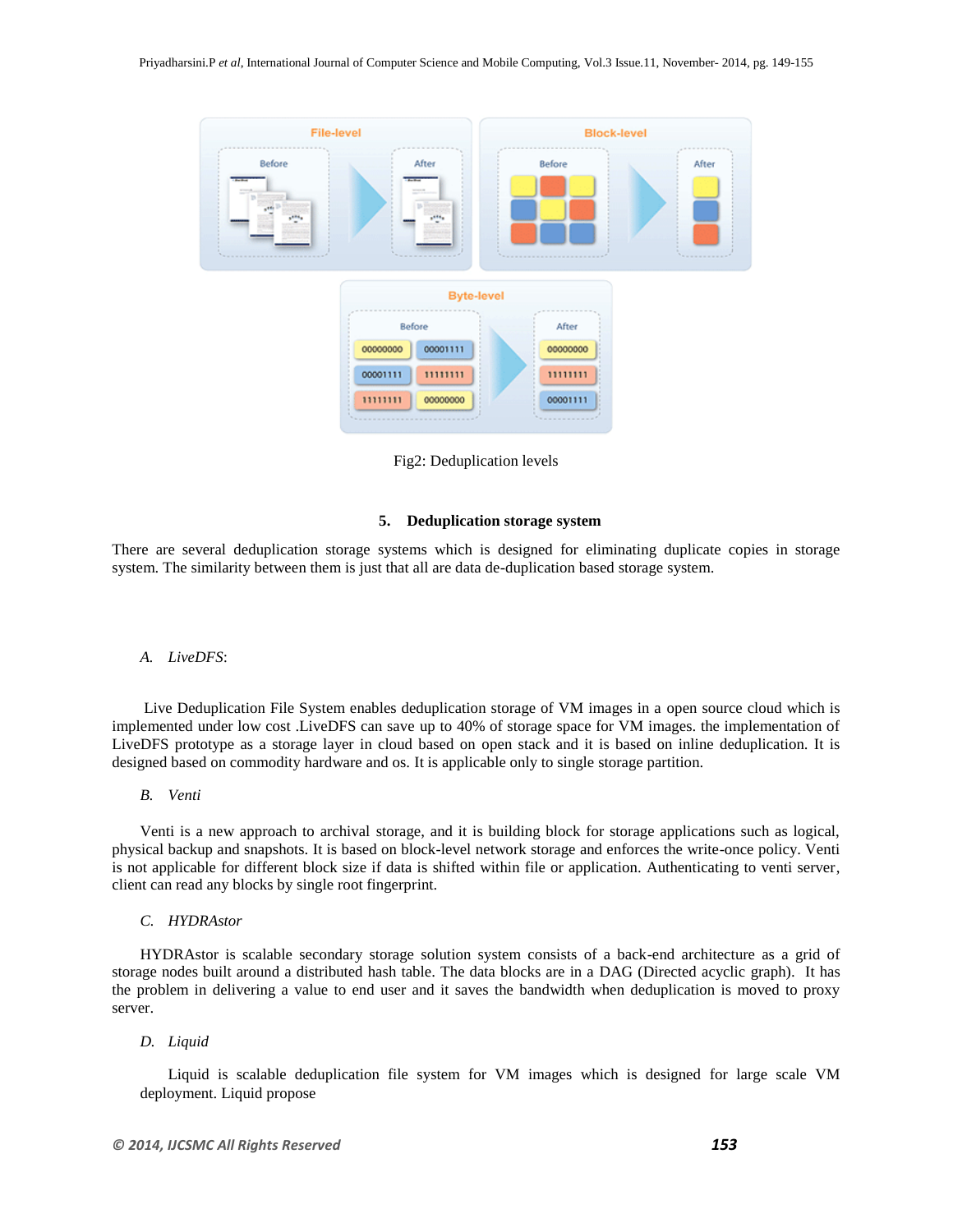- Instant cloning of VMI
- On-demand fetching
- Copy-on-write.

It also has some minor performance overhead

#### **6. Working mechanism**

The data-deduplication is processes which can be explained with some of the files that can be easily understand. We have three files namely image.txt, images.txt, img.txt stored in database. When image.txt is stored first data deduplication breaks the whole files into segments as 1 2 3 4. The files can be split into more segments also based on deduplication algorithm. For reconstruction, add hash identifier to all the segments so now all the segments get stored separately in database. Next the second file images.txt is stored in database and again the file gets breaks into four segments as 1 2 3 4. These segments are same as image .txt file segments. Now de-duplication system will delete the copy of images.txt and will not store. It provides a link to last stored segments. When another file img.txt is to be store in database, then the system will breaks the file into segments. The img.txt breaks the segments as 5 2 3 4. The 5 is new segments and 2 3 4 are already store in the database. So now, system will store only  $5<sup>th</sup>$  part. Then it will provide the link to another part. Finally only five segments of data will be stored in place of 12 blocks. So the de-duplication clearly shows that it reduces the storage space. In this if we didn"t apply de-duplication 7MB of space will be waste. So we save totally 7MB memory space by using data de-duplication and provide link to another segment.

#### **7. Performance metrics**

## *A. Storage Space:*

When de-duplicated segments are saved on the cloud storage, storage space is reduced. The storage space is saved is by deduplication method is test using two files, one original file and other duplicate file. If two files are saved to system the data- deduplication method is applied to both of the files and after data-duplication if it finds one file is original and other is copy of original file then only original file is saved and copy of file is removed. So it saves the memory space. Here is an performance chart shown that clearly how the data de-duplication reduce the overall size of the storage system.



Fig3: Performance chart

The chart show file size before compression and deduplication is 4mb. After compression it reduce the size to 2.5mb and after applying deduplication method in removing redundant data the file size is reduced to 1.5 mb. So by applying deduplication in storage it will reduce the storage space and have good efficiency.

To improve the storage utilization data deduplication techniques is used for eliminating duplicate copies of repeating data.